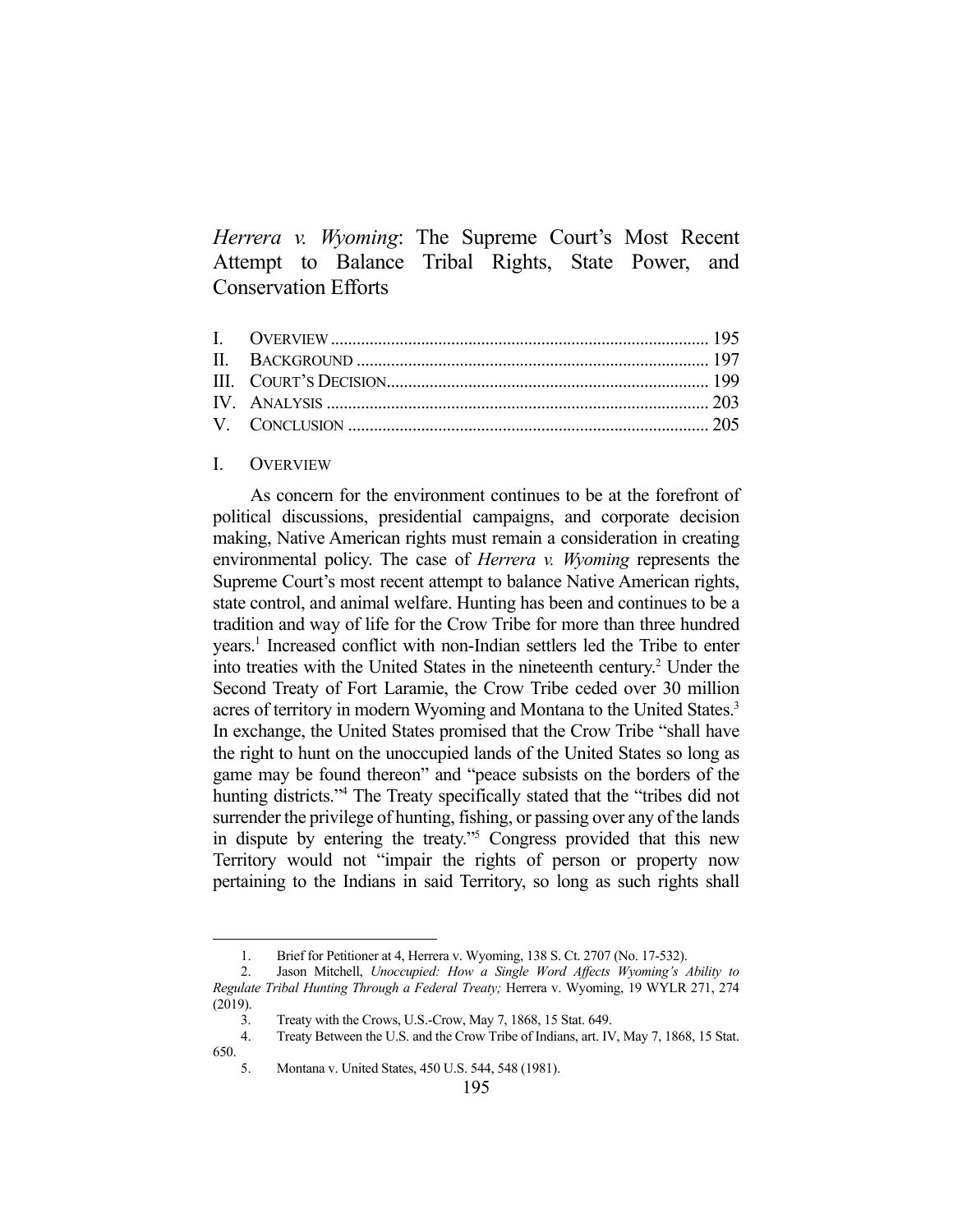remain unextinguished by treaty."6 In 1890, Congress formally admitted Wyoming into the United States through the State's enabling act, which did not address Native American rights in the State.<sup>7</sup> In 1897, President Grover Cleveland reserved part of Wyoming from entry or settlement.<sup>8</sup> These lands were made up of lands ceded by the Crow Tribe and became known as the Bighorn National Forest.<sup>9</sup>

 In 2014, Clayvin Herrera, as well as other members of the Crow Tribe, left the Crow Reservation in Montana to pursue a group of elk.<sup>10</sup> The pursuit ended in Wyoming's Bighorn National Forest, when the members shot several bull elk.<sup>11</sup> The State of Wyoming charged Herrera for taking elk off season or without a state hunting license, as well as being an accessory to the same.12 In Wyoming state court, Herrera asserted that he had a protected right to hunt under the conditions in question pursuant to the 1868 Treaty.<sup>13</sup> The Court disagreed and denied Herrera's motion to dismiss.14 After unsuccessfully seeking a stay of the trial court's order from the Wyoming Supreme Court, the trial court determined that he was not permitted to advance a treaty-based defense.15 The trial court imposed a suspended jail sentence, a fine, and a three-year suspension of Herrera's hunting privileges.<sup>16</sup> Herrera appealed, arguing that the Crow Tribe's offreservation hunting rights remain valid.<sup>17</sup> The Supreme Court of Wyoming determined that precedent ruled that the 1868 Crow Treaty rights had expired upon Wyoming's statehood.<sup>18</sup> Additionally, the Wyoming Supreme Court held that the judgement of a case litigated twenty years prior merited issue preclusive effect against Herrera because he is a member of the Crow Tribe and the Tribe had already litigated the issues raised by Herrera.19 The Supreme Court of the United States *held* that the Crow Tribe's hunting right survived Wyoming's statehood, and the lands within the Bighorn National Forest did not become categorically occupied

 <sup>6.</sup> Wyoming Organic Act, July 25, 1868, 235, 15 Stat. 178.

 <sup>7.</sup> Wyoming Statehood Act, July 10, 1890, ch. 664, 26 Stat. 222.

 <sup>8.</sup> Presidential Proclamation No. 30, 29 Stat. 909.

 <sup>9.</sup> Herrera v. Wyoming, 139 S. Ct. 1686, 1693 (2019).

 <sup>10.</sup> *Id*.

 <sup>11.</sup> *Id*.

 <sup>12.</sup> *Id*.

 <sup>13.</sup> *Id*. at 1694.

 <sup>14.</sup> *Id*.

 <sup>15.</sup> *Id*.

 <sup>16.</sup> *Id*.

 <sup>17.</sup> *Id*.

 <sup>18.</sup> *Id*.

 <sup>19.</sup> *Id*; *see also* Crow Tribe of Indians v. Repsis, 73 F.3d 982, 994 (10th Cir. 1999).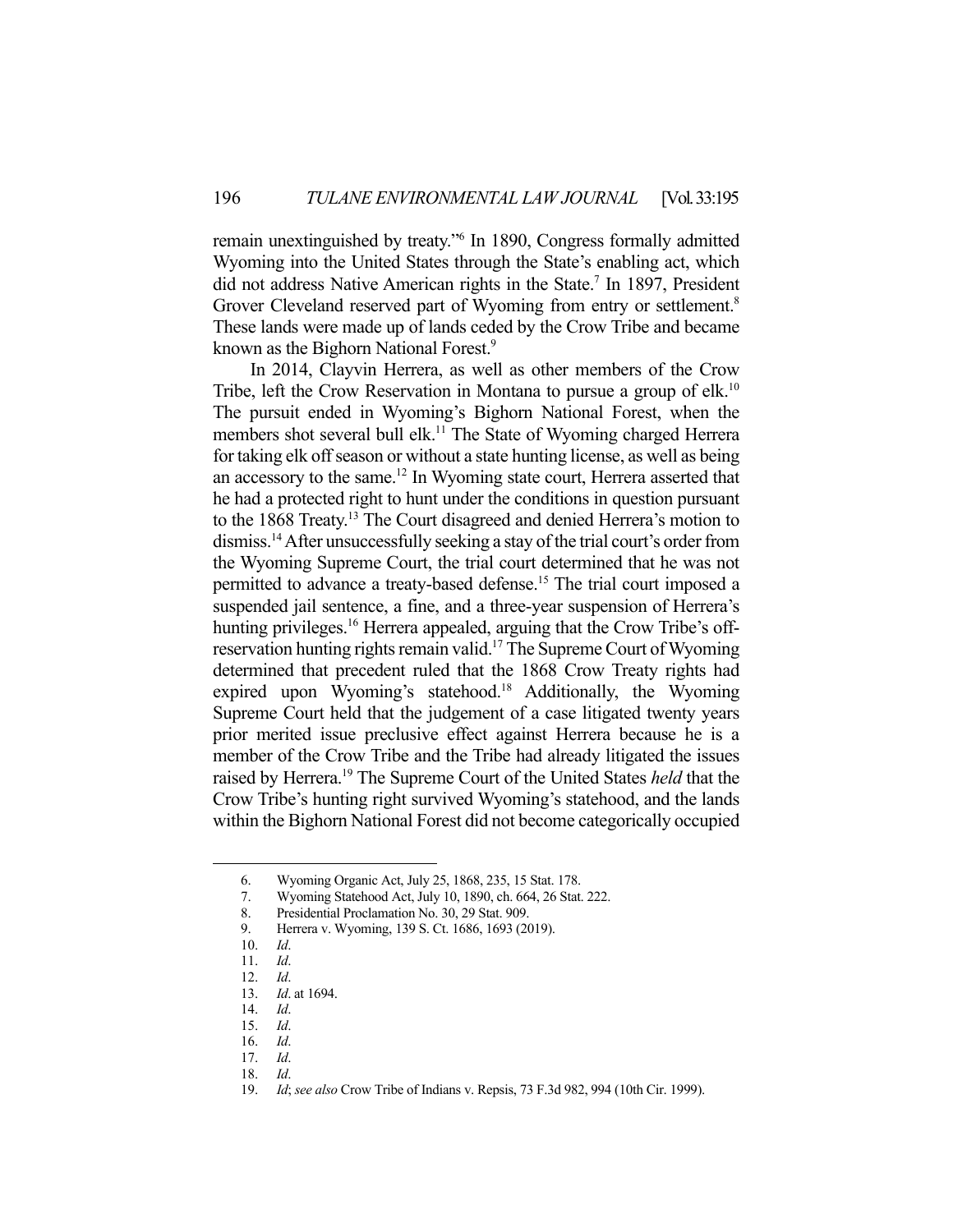when set aside as a national reserve. *Herrera v. Wyoming*, 139 S. Ct. 1686, 1692 (2019).

# II. BACKGROUND

 While states have an important interest in regulating wildlife and natural resources within their borders, regulatory authority is shared with the federal government when the federal government exercises an enumerated constitutional power.<sup>20</sup> For instance, a state may regulate private relations within the state, unless a federal treaty overrides that power.21 The United States may seek to enter into treaties with Native American tribes that establish tribal rights to obtain or capture the state's natural resources.<sup>22</sup> Native American treaty-based usufructuary rights do not guarantee "absolute freedom" from state regulation.<sup>23</sup> These rights are subject to reasonable and necessary nondiscriminatory regulations on Indian hunting, fishing, and gathering rights in the interest of conservation.24 In considering whether tribal rights granted by treaty are to be abrogated or modified, courts will determine the intent of Congress through analyzing the language used in the treaty.25

 The scope of Native American treaties has been fiercely litigated for more than a century.<sup>26</sup> Three cases are frequently cited in consideration of hunting rights established by treaty. Less than thirty years after the signing of the 1868 Crow Treaty, the Supreme Court decided *Ward v. Race Horse,*  which involved treaty language almost identical to that of the Crow Treaty.27 *Race Horse* arose when a member of the Bannock Tribe of Indians was arrested for violating Wyoming game laws for killing seven elk.28 The defendant argued that the right to hunt elk was guaranteed to members of the Bannock Tribe under a treaty between the Bannock Tribe and the United States.29 Like the language utilized in the Crow Treaty, the Bannock Treaty permitted hunting on the unoccupied lands of the United States.<sup>30</sup> The Supreme Court's analysis considered whether this language

<sup>20.</sup> U.S. CONST. art. VI, cl.2.<br>21. Missouri v. Holland, 252 21. Missouri v. Holland, 252 U.S. 416, 435 (1920).

 <sup>22.</sup> *See, e.g.*, Menominee Tribe of Indians v. United States, 391 U.S. 404 (1968).

 <sup>23.</sup> Or. Dep't of Fish & Wildlife v. Klamath Tribe, 473 US. 753, 765 (1985).

 <sup>24.</sup> Puyallup Tribe v. Dep't of Game of Wash. 391 U.S. 392, 398 (1968).

 <sup>25.</sup> *Menominee,* 391 U.S. at 413.

 <sup>26.</sup> Mitchell, *supra* note 2, at 275.

 <sup>27.</sup> Ward v. Race Horse, 163 U.S. 504, 504 (1896).

 <sup>28.</sup> *Id*.

 <sup>29.</sup> *Id*. at 600.

 <sup>30.</sup> *Id*. at 507; *see also* Treaty with the Bannock, U.S-Bannock, Mar. 3, 1891, 36 Stat. 826.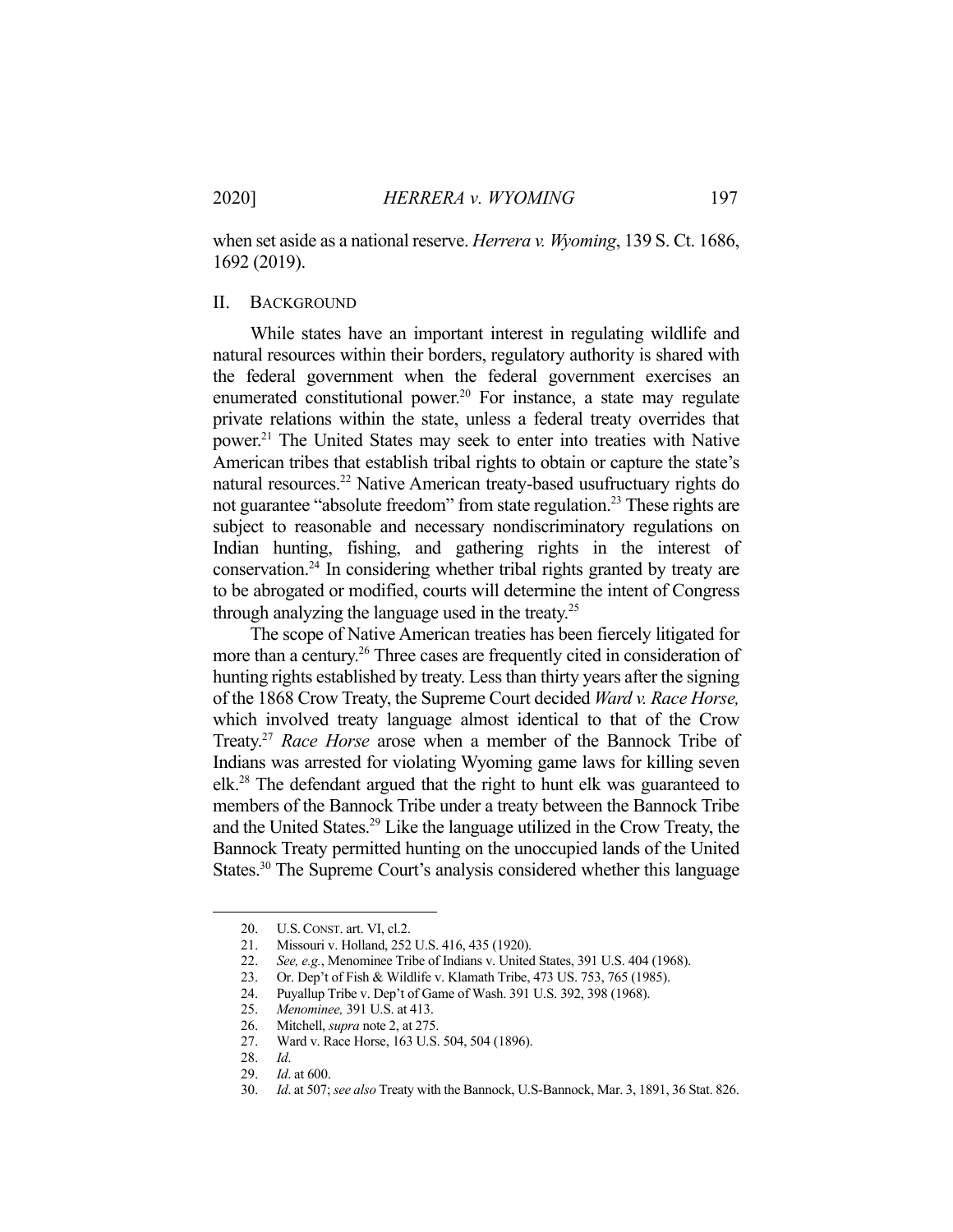provided for continuous validity of the Bannock's hunting rights.<sup>31</sup> The Court reasoned that because new states are admitted to the Union on an "equal footing" with existing states and a protected hunting right would interfere with Wyoming's power to regulate game within its borders, the treaty rights must be repealed.32 Additionally, the *Race Horse* Court found no evidence that Congress intended the treaty right to continue in "perpetuity."33 Rather, the Court explained that because the right to hunt was dependent upon whether the land was unoccupied public land of the United States, Congress clearly contemplated the disappearance of the right upon statehood.<sup>34</sup> The majority ultimately held that Wyoming's admittance into the Union extinguished the rights under the Treaty.<sup>35</sup> In his dissent, Justice Brown argued that there was no convincing evidence that the Wyoming Statehood Act intended to repudiate treaty rights and criticized the majority's analysis that statehood alone changed the State's character from unoccupied to occupied.<sup>36</sup>

 The issue of hunting rights granted to the Crow Tribe by the 1868 Treaty was considered by the Circuit in 1995, in *Crow Tribe of Indians v. Repsis.37* The case arose from the conviction of a Crow Tribe member who was convicted of hunting and killing an elk within the Bighorn National Forest without a state-issued license.<sup>38</sup> The defendant and other members of the Crow Tribe sought a declaratory judgement and injunctive relief arguing that the conviction violated the Treaty.<sup>39</sup> The Tenth Circuit found in favor of the State of Wyoming, holding that the Crow Tribe's right to hunt was repealed upon Wyoming's admission to the Union.<sup>40</sup> The Court also analyzed the meaning of the word "unoccupied."41 The Tenth Circuit determined that at the time of the signing of the Crow Treaty, the lands that now make up Bighorn National Forest were "unoccupied" because they were open for settlement.<sup>42</sup> However, once Congress set aside these

 <sup>31.</sup> *Race Horse*, 163 U.S. at 509.

Id; Crow Tribe of Indians v. Repsis, 73 F.3d 982, 990-91 (10th Cir. 1999) ("[T]he equal-footing doctrine requires that all states admitted into the Union after the original states be admitted on 'equal footing' with the original states . . . .")

 <sup>33.</sup> *Race Horse*, 163 U.S. at 514-15.

 <sup>34.</sup> *Id*. at 510.

 <sup>35.</sup> *Id*. at 504.

 <sup>36.</sup> *Id*. at 519-20.

 <sup>37.</sup> *Repsis*, 73 F.3d at 982.

 <sup>38.</sup> *Id*. at 985.

 <sup>39.</sup> *Id*.

 <sup>40.</sup> *Id*. at 992.

 <sup>41.</sup> *Id*. at 993.

 <sup>42.</sup> *Id*.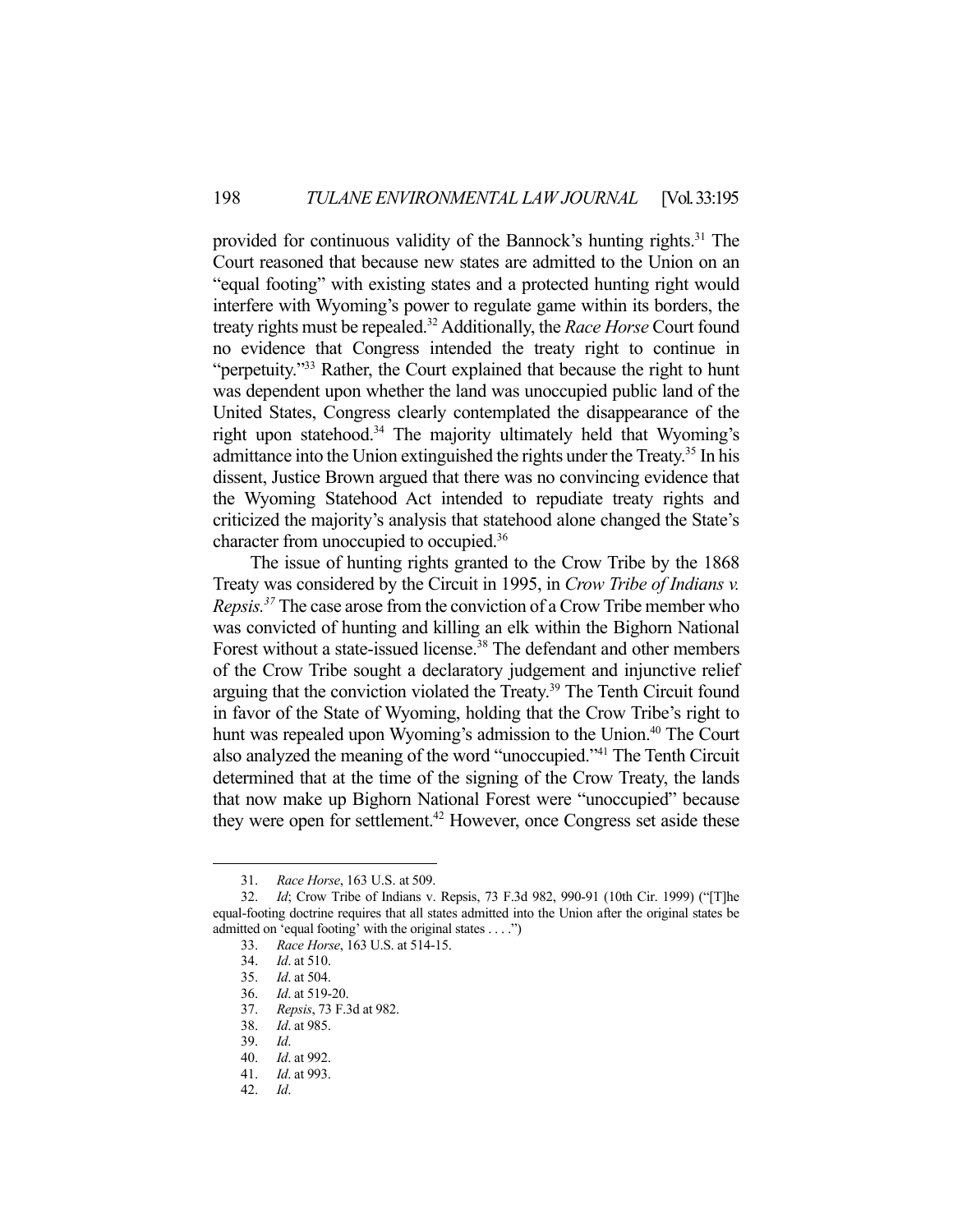lands for the Bighorn National Forest, they became occupied.<sup>43</sup> Finally, the Court held that while there was ample evidence to support the State's contention that the hunting regulations are necessary for conservation, the Crow Tribe and its members are subject to the regulations regardless of whether the regulations are reasonable and necessary for conservation.<sup>44</sup>

 The Supreme Court had the opportunity to reconsider and reconcile precedent on the issue in 1999, in *Minnesota v. Mille Lacs Band of Chippewa Indians.45* This time, the Supreme Court held that statehood by itself was insufficient to extinguish Native American treaty rights.<sup>46</sup> The case arose from a treaty between the Chippewa Indians and the United States, which granted the tribes limited hunting rights in what is now Minnesota.47 However, the Chippewa Treaty did not include the "unoccupied land" requirement established by the Crow Tribe Treaty. The Mille Lacs Band of Chippewa Indians sought a declaratory judgement that the Tribe retained its usufructuary rights under the Treaty.<sup>48</sup> The Supreme Court looked to the Minnesota Enabling Act and found no evidence that Congress intended to abrogate the Chippewa Treaty rights.<sup>49</sup> Additionally, the Court determined that the *Race Horse* Court incorrectly relied on the premise that treaty rights conflict with state regulation of natural resources and therefore impair sovereignty.50 The *Mille Lacs* Court was persuaded that state sovereignty over natural resources is not irreconcilable with treaty rights that grant access to such resources. $51$ 

### III. COURT'S DECISION

 In the noted case, the Supreme Court followed the framework established by the Court in *Millie Lacs* to analyze the validity of the Crow Tribe's off-reservation hunting rights. The Supreme Court concluded five essential holdings in the noted case. First, the Supreme Court held that the defendant was not precluded from arguing that the right to hunt under the 1868 Treaty between the United States and Crow Tribe of Indians barred

 <sup>43.</sup> *Id*.

 <sup>44.</sup> *Id*.

 <sup>45.</sup> *See generally* Minnesota v. Mille Lacs Band of Chippewa Indians, 526 U.S. 172 (1999).

 <sup>46.</sup> *Id*. at 207.

 <sup>47.</sup> *Id*. at 176.

 <sup>48.</sup> *Id*. at 185.

 <sup>49.</sup> *Id*. at 204. 50. *Id*.

 <sup>51.</sup> *Id*.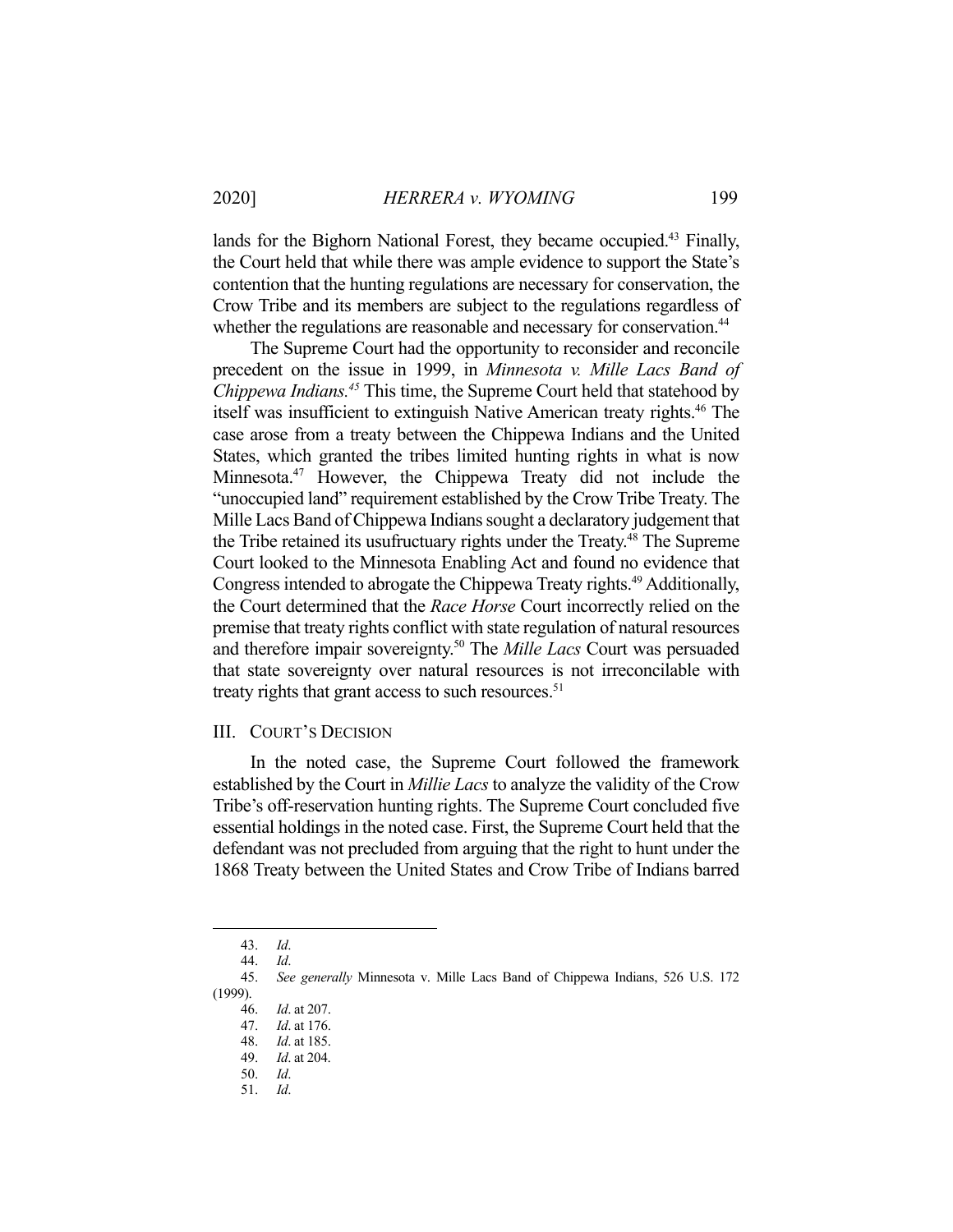his conviction.<sup>52</sup> Second, the Supreme Court held that Wyoming's admission to the Union did not abrogate the Crow Tribe of Indian's right to hunt under the Treaty.<sup>53</sup> Third, the Court held that Wyoming's statehood did not render all the lands in the State "occupied" within the meaning of the treaty.54 Fourth, the Court held that the Bighorn National Forest did not become categorically "occupied" within the meaning of the Treaty when it was created.55 Finally, the Supreme Court held that the presence of exploitative mining and logging operations in the Bighorn National Forest did not render the forest "occupied" under the Treaty.<sup>56</sup>

 In analyzing whether the Crow Tribe's hunting rights remained valid, the Court first considered whether the case at hand was controlled by *Millie Lacs* or by *Race Horse.*<sup>57</sup> The Court began by noting that while *Millie Lacs* stopped short of explicitly overruling *Race Horse*, the *Millie*  Lacs Court repudiated the logic relied on in the decision.<sup>58</sup> The Court explained that *Millie Lacs* determined that treaty rights are reconcilable with state sovereignty over natural resources; therefore, any decision relying on the premise that the two are irreconcilable rests on a false premise.59 The Court also noted that later decisions demonstrate that States may impose reasonable and nondiscriminatory regulations on a tribe's treaty given hunting, fishing, and gathering rights on state land when necessary for conservation.60 After *Millie Lacs*, the Court reasoned that the crucial inquiry for treaty termination analysis is whether Congress has expressly abrogated an Indian treaty right or whether a termination point identified in the treaty has been satisfied.<sup>61</sup> Therefore, statehood is irrelevant to this analysis unless a statehood act clearly demonstrates that Congress intended to abrogate the treaty or unless statehood appears as a termination point.<sup>62</sup> The Court concluded its comparison of the reasoning in *Millie Lacs* and *Race Horse* by holding that *Race Horse* is repudiated

<sup>52.</sup> Herrera v. Wyoming, 139 S. Ct. 1686, 1696 (2019).<br>53. Id. at 1698.

 <sup>53.</sup> *Id*. at 1698.

 <sup>54.</sup> *Id*. at 1700.

 <sup>55.</sup> *Id*. at 1702.

 <sup>56.</sup> *Id*.

 <sup>57.</sup> *Id*. at 1695.

 <sup>58.</sup> *Id*.

 <sup>59.</sup> *Id* (citing Minnesota v. Mille Lacs Band of Chippewa Indians, 526 U.S. 172, 204 (1999)).

 <sup>60.</sup> *Id*; *see also* Washington v. Wash. State Commercial Passenger Fishing Vessel Ass'n, 443 U.S. 658, 659 (1979).

 <sup>61.</sup> *Herrera*, 139 S. Ct. at 1696.

 <sup>62.</sup> *Id*.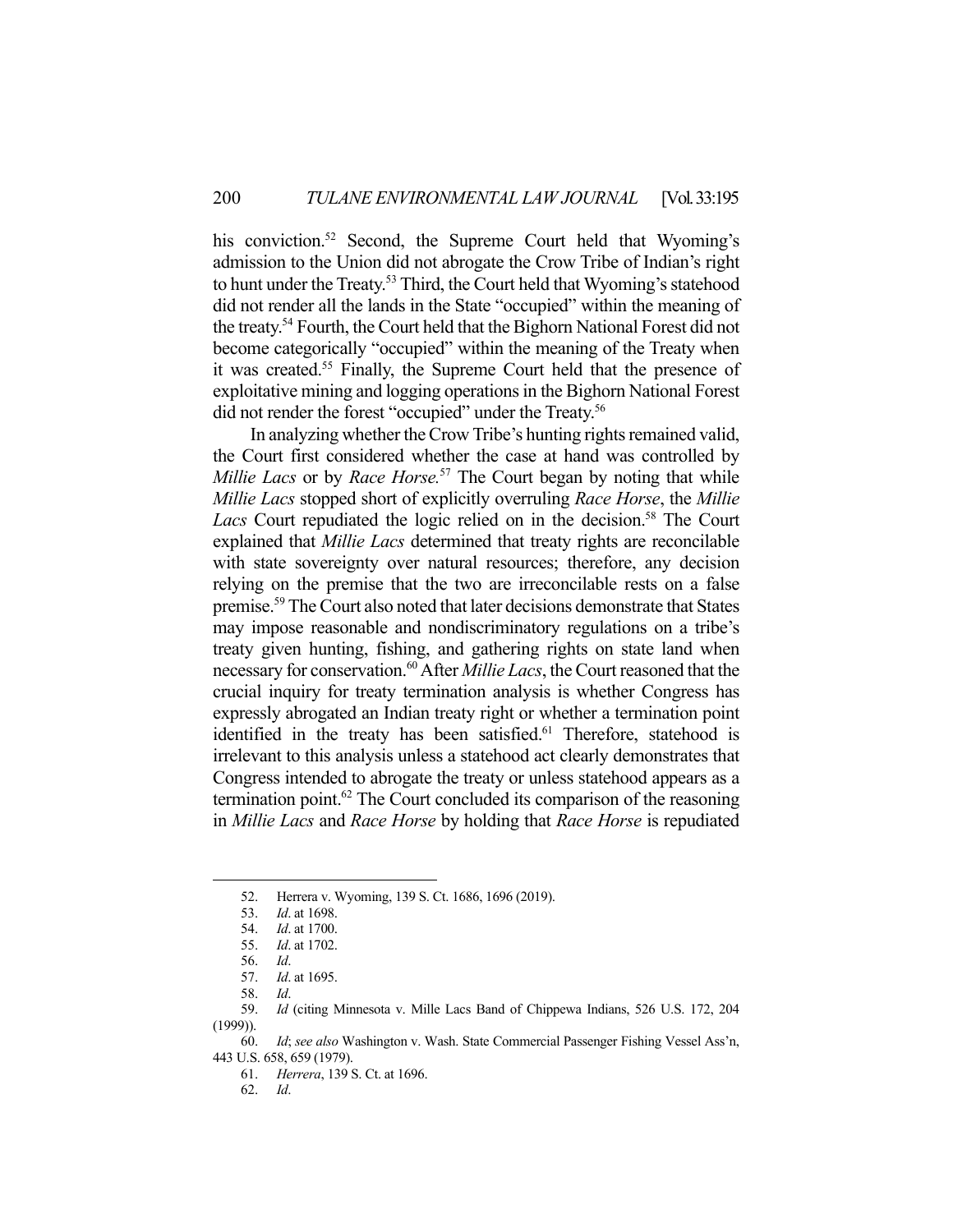as to its holding that treaty rights may be impliedly extinguished upon statehood.<sup>63</sup>

 Second, the Court considered whether Herrera is barred from arguing a treaty-based defense under the doctrine of issue preclusion. The Court explained that even when the elements of issue preclusion are met, an exception may be warranted if there has been an intervening change in the "applicable legal context."<sup>64</sup> Here, the Court determines that there is a justified exception to preclusion.65 The Court held that *Millie Lacs*  repudiated the reasoning relied on by the Tenth Circuit in *Repsis*, and *Repsis* does not preclude Herrera from arguing that the Crow Treaty rights survived Wyoming's admission to the Union.<sup>66</sup>

 The Court next examined whether upon its statehood, Wyoming abrogated the Crow Tribe's off-reservation hunting rights. The Court first explained that the Wyoming Statehood Act does not demonstrate that Congress intended to end the hunting rights established by the 1868 Treaty.<sup>67</sup> The Court compared the Wyoming Statehood Act to the Minnesota Enabling Act discussed in *Millie Lacs* and reasoned that both Acts failed to mention Indian treaty rights or demonstrate evidence that Congress intended to abrogate such rights upon Wyoming's admission.<sup>68</sup> Additionally, the Court reasoned that because a treaty is a contract between two sovereign nations, Indian treaties must be interpreted in light of the parties' intentions and any ambiguities must be resolved in favor of the Native American party.<sup>69</sup> Similarly, the words of such a treaty must be construed in the sense in which they would naturally be understood by Native Americans.<sup>70</sup> The Court is also persuaded that because the Crow Treaty explicitly identifies four situations in which treaty rights would terminate, termination by statehood must not be an implied circumstance of termination.<sup>71</sup> The language of the Treaty similarly did not imply that

 70. *Id* (citin*g* Washington v. Wash. State Commercial Passenger Fishing Vessel Ass'n, 443 U.S. 658, 676 (1979)).

 <sup>63.</sup> *Id*. at 1697.

 <sup>64.</sup> *Id.* (citing Bobby v. Bies, 556 U.S. 825, 834 (2009)).

 <sup>65.</sup> *Id*. at 1698.

 <sup>66.</sup> *Id.* at 1697.

 <sup>67.</sup> *Id*. at 1699.

 <sup>68.</sup> *Id*.

 <sup>69.</sup> *Id* (citing Minnesota v. Mille Lacs Band of Chippewa Indians, 526 U.S. 172, 206 (1999)).

 <sup>71.</sup> *Id*; *see also* Treaty Between the U.S. and the Crow Tribe of Indians, supra note 4, at 650 (identifying four situations that would terminate the right: (1) the lands are no longer "unoccupied;" (2) the lands no longer belong to the United States; (3) game can no longer "be found thereon;" (4) and the Tribe and non-Indians are no longer "at peace . . . on the borders of the hunting districts").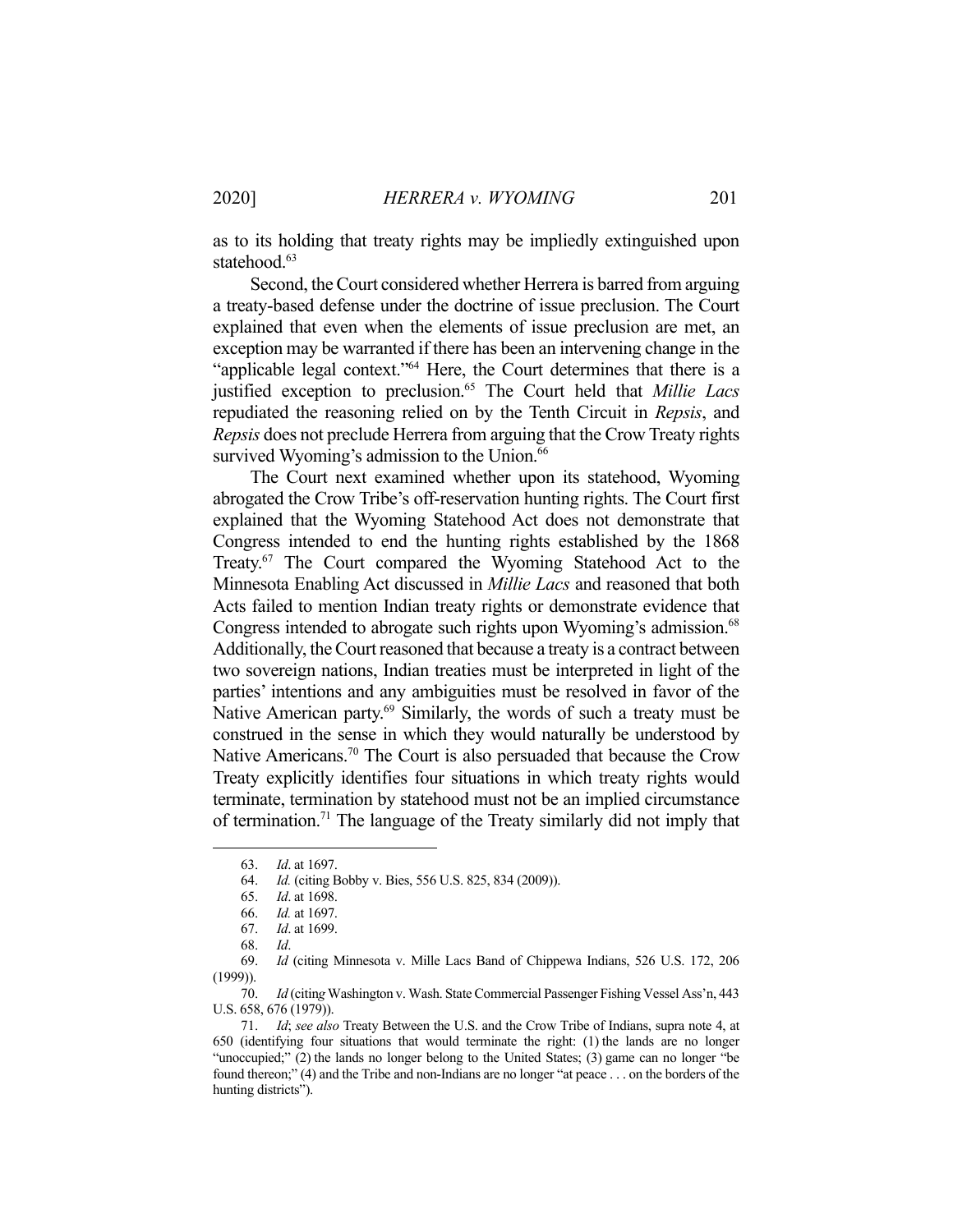any of the conditions for termination would be satisfied at statehood.<sup>72</sup> Finally, in its analysis of statehood as a condition of termination, the Court emphasized the importance of hunting rights throughout the Tribe's history.<sup>73</sup> The Court explains that because Crow Tribe leaders stressed the importance of the hunting right during negotiations of the Treaty, the Tribe would not have understood statehood as a condition of termination of their hunting rights.<sup>74</sup> Because five states in the west also established statehood around the time of discussions of treaties, the Court suggested that federal negotiators had every reason to bring up statehood if it was intended to extinguish Tribal hunting rights.<sup>75</sup> The Court concluded this analysis holding that the Wyoming Statehood Act did not abrogate the Crow Tribe's hunting right.<sup>76</sup>

 The Court next considered whether the 1868 Treaty Right protects the Bighorn National Forest from hunting because the forest lands are "occupied." The Court determined that at the time of the signing of the Treaty, the Crow Tribe would have understood the word "unoccupied" to mean an area free of residence or settlement by non-Indians.77 The Court pointed to specific treaty provisions in its analysis. For instance, the Court highlighted Article IV of the Treaty which made the Tribe's hunting right contingent upon peace "among the whites and Indians on the borders of the hunting districts."78 Under this provision, the Treaty contrasts unoccupied hunting districts with areas of white settlement.<sup>79</sup> Additionally, the Court reasoned that because the term "unoccupied" implied a lack of non-Indian settlement, President Cleveland's proclamation creating the Bighorn National Forest did not occupy the area within the treaty's meaning.80 The Court similarly rejected Wyoming's argument that the presence of mining and logging of the forest lands prior to the signing of the Treaty did not render these lands occupied.<sup>81</sup> Ultimately, the Court found in favor of Herrera, holding that the Bighorn National Forest was not removed from the scope of the Treaty.

 <sup>72.</sup> *Herrera*, 139 S. Ct. at 1699.

 <sup>73.</sup> *Id*.

 <sup>74.</sup> *Id*.

 <sup>75.</sup> *Id*.

 <sup>76.</sup> *Id*. at 1700.

 <sup>77.</sup> *Id*. at 1701.

 <sup>78.</sup> *Id* (citin*g* Treaty Between the U.S. and the Crow Tribe of Indians, *supra* note 4).

 <sup>79.</sup> *Id*.

 <sup>80.</sup> *Id*. at 1702.

 <sup>81.</sup> *Id*.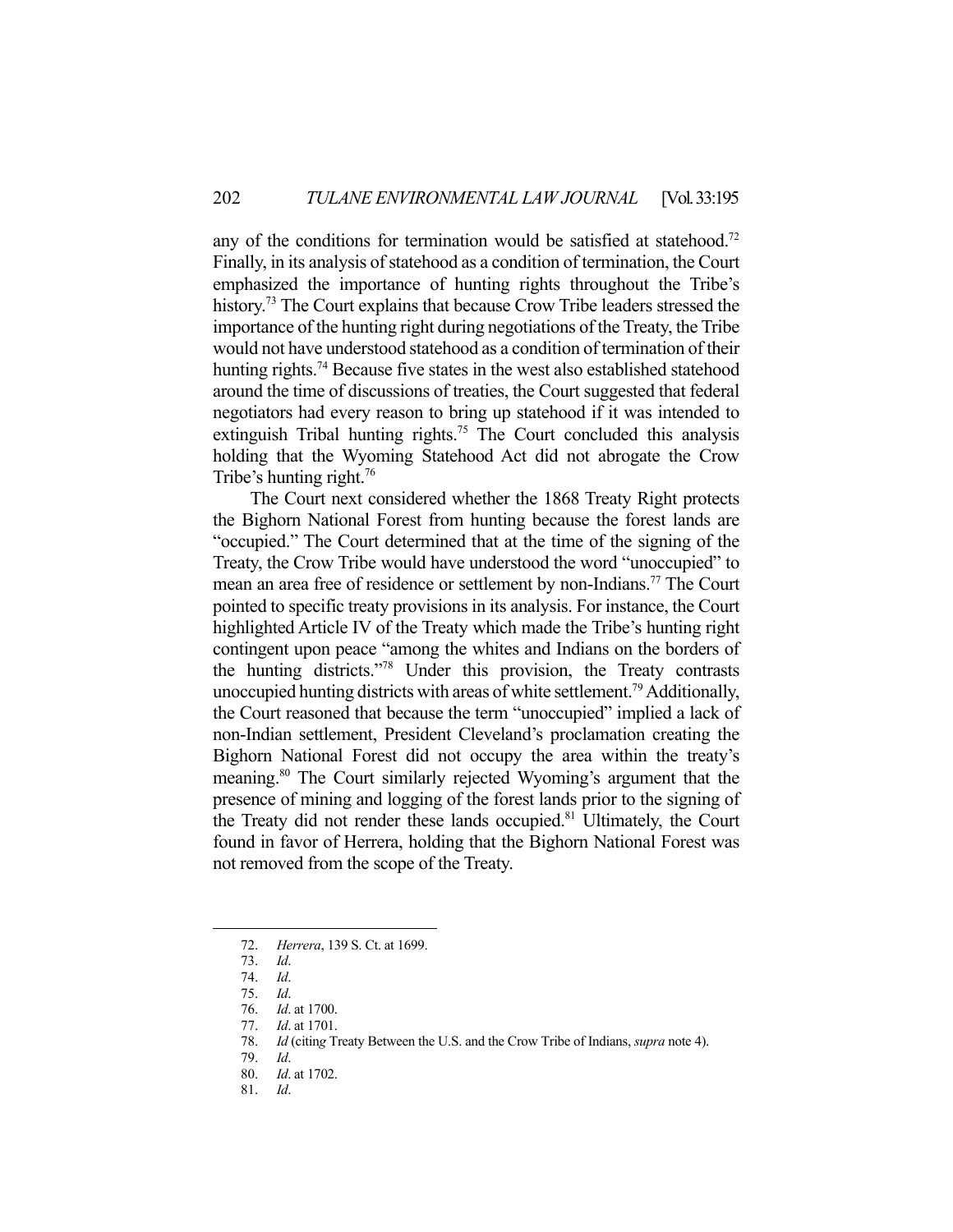Finally, the Court imposed two limitations upon its decision. First, the Court noted that its determination the Bighorn National Forest is not categorically occupied does not imply that all the areas within the forest are unoccupied.<sup>82</sup> The Court suggested that on remand the State may argue that the specific site where Herrera hunted was occupied within the meaning of the 1868 Treaty.<sup>83</sup> Second, the Court's decision did not address the requirement Wyoming may regulate the exercise of the 1868 Treaty right "in the interest of conservation."84 Therefore, the State may argue that members of the Crow Tribe are bound by state regulation because the regulation is necessary for conservation.<sup>85</sup>

 Justice Alito, joined by Chief Justice Roberts, Justice Thomas, and Justice Kavanaugh, authored a dissenting opinion, which criticizes the majority for failing to fully address the doctrine of issue preclusion.<sup>86</sup> Justice Alito argued that the issue preclusion doctrine is applicable because the events in the case at hand are substantially similar to the events giving rise to the Tenth Circuit opinion in *Repsis*. 87 Justice Alito argued that because the Tenth Circuit was competent, albeit not entirely clear, the *Repsis* opinion is controlling.<sup>88</sup> The dissent also claimed that even if the Court's analysis of the interpretation of the Treaty is correct, its decision will have no effect on members of the Crow Tribe because they are bound by the controlling opinion in *Repsis.*89 Finally, Justice Alito determined that because the *Repsis* decision is binding on the Crow Tribe, it is also binding on Herrera. Therefore, the Wyoming Supreme Court was correct in holding that Herrera was barred from asserting a treaty rights defense.<sup>90</sup>

## IV. ANALYSIS

 The majority's opinion was well reasoned, resolved conflicting precedent, and offered relief to tribal members who have faced displacement and loss of territory at the hand of the United States government. The Court was correct in determining that an intervening

 <sup>82.</sup> *Id*. at 1703.

 <sup>83.</sup> *Id.; see also* State v. Cutler, 109 Idaho 448, 451 (1985) (finding that the Federal Government may not be foreclosed from using land in such a way that Native Americans would have considered it occupied.).

 <sup>84.</sup> *Herrera*, 139 S. Ct. at 1703.

 <sup>85.</sup> *Id*.

 <sup>86.</sup> *Id*. at 1704.

 <sup>87.</sup> *Id*. at 1706.

 <sup>88.</sup> *Id*. at 1707 ("An issue once determined by a competent court is conclusive." (citing Arizona v. California, 460 U.S. 605, 619 (1983)).

 <sup>89.</sup> *Id*. at 1703.

 <sup>90.</sup> *Id*. at 1707.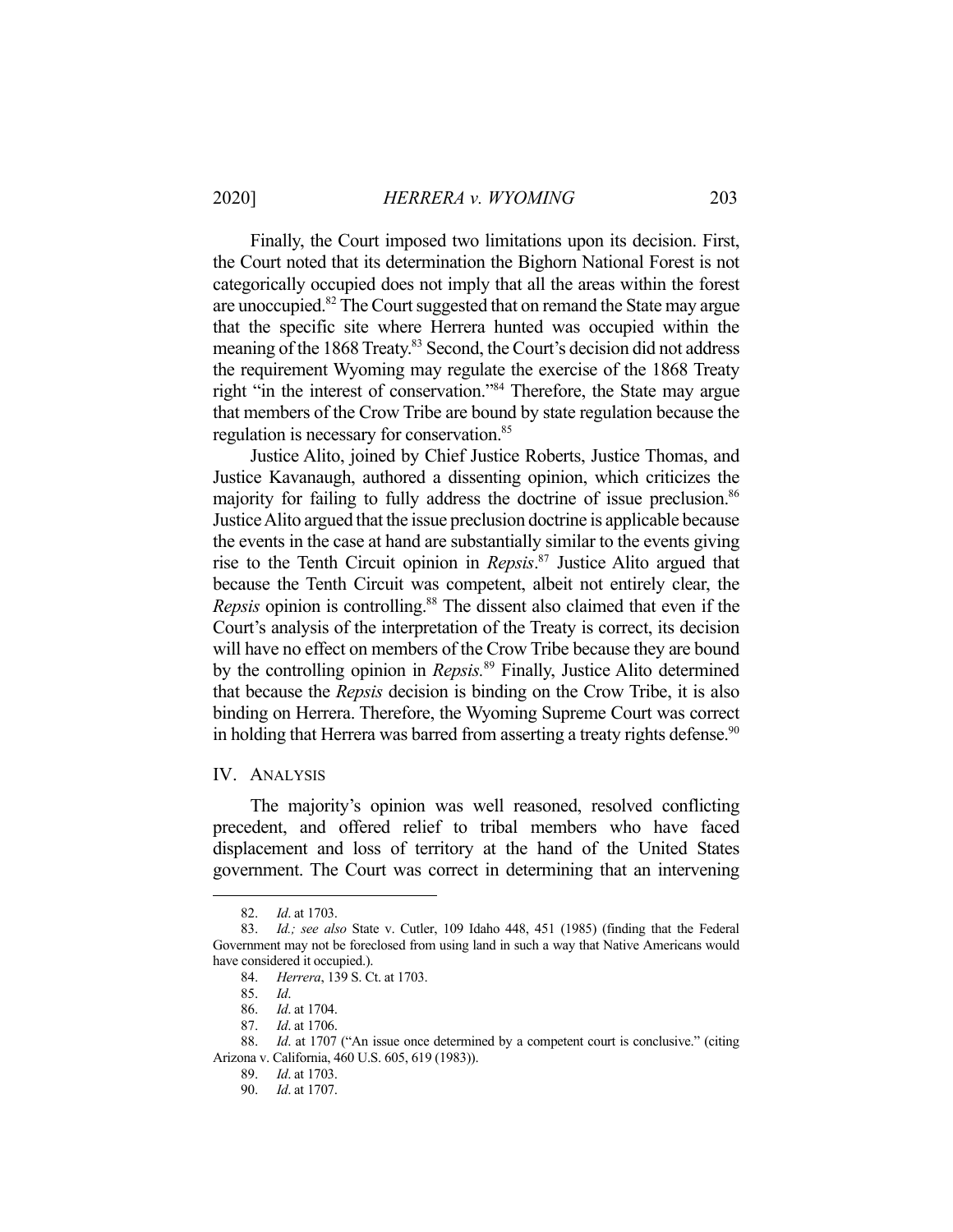change in the applicable legal context warranted an exception to the doctrine of issue preclusion. Even though the treaty language in *Millie Lacs* and *Repsis* had some differences, the language was not substantially different so as to distinguish the treaties and justify two different outcomes in analyzing congressional intent of signing the treaties. For instance, the *Mille Lacs* Court determined that because of the language utilized in the Chippewa Treaty, Congress clearly intended for the Chippewa Treaty to survive statehood.<sup>91</sup> Alternatively, under the same inquiry into congressional intent, the *Repsis* Court determined the 1868 Crow Treaty to be "temporary and precarious."92 The minor differences between the Chippewa Treaty and the Crow Treaty were not sufficient to justify the loss of rights to one tribe upon statehood while the other continued to enjoy the promises of the treaty long after statehood. The Supreme Court in *Herrera* was correct in realizing the major discrepancy of these results.

 Supreme Court precedent is clear that courts must inquire into Congress' intent at the time of signing as to determine whether the rights established by the treaty remain valid. However, this inquiry is not sufficient to overturn tribal hunting rights that have been relied upon for decades. A new test should be adopted by the Court that balances the present need for increased conservation efforts against Native American use of resources in a specific region. This balancing test could allow states to enact sound environmental policy while including tribal leaders in the decision-making process.

 Though the Court's decision was well analyzed and consistent with the reasoning utilized in *Millie Lacs*, it may be criticized for its failure to address the ambiguity of the language "when necessary for conservation."93 Because the majority failed to address the conservation necessity doctrine, the State's ability to regulate hunting remains unsettled. Because *Herrera* determined that treaty rights are valid, Wyoming may be limited in its authority to protect hunting interests. $94$  The conservation necessity doctrine may not adequately protect these interests. Because the majority opinion both failed to fully address issue preclusion and failed to adopt a useful test for conservation necessity doctrine, *Herrera v. Wyoming*  is neither a win for environmentalists nor for indigenous rights activists.

 <sup>91.</sup> Minnesota v. Mille Lacs Band of Chippewa Indians, 526 U.S. 172, 205 (1999).

 <sup>92.</sup> Crow Tribe of Indians v. Repsis, 73 F.3d 982, 988 (10th Cir. 1999).

 <sup>93.</sup> *Herrera,* 139 S. Ct. at 1703.

 <sup>94.</sup> Mitchell, *supra* note 2, at 288.